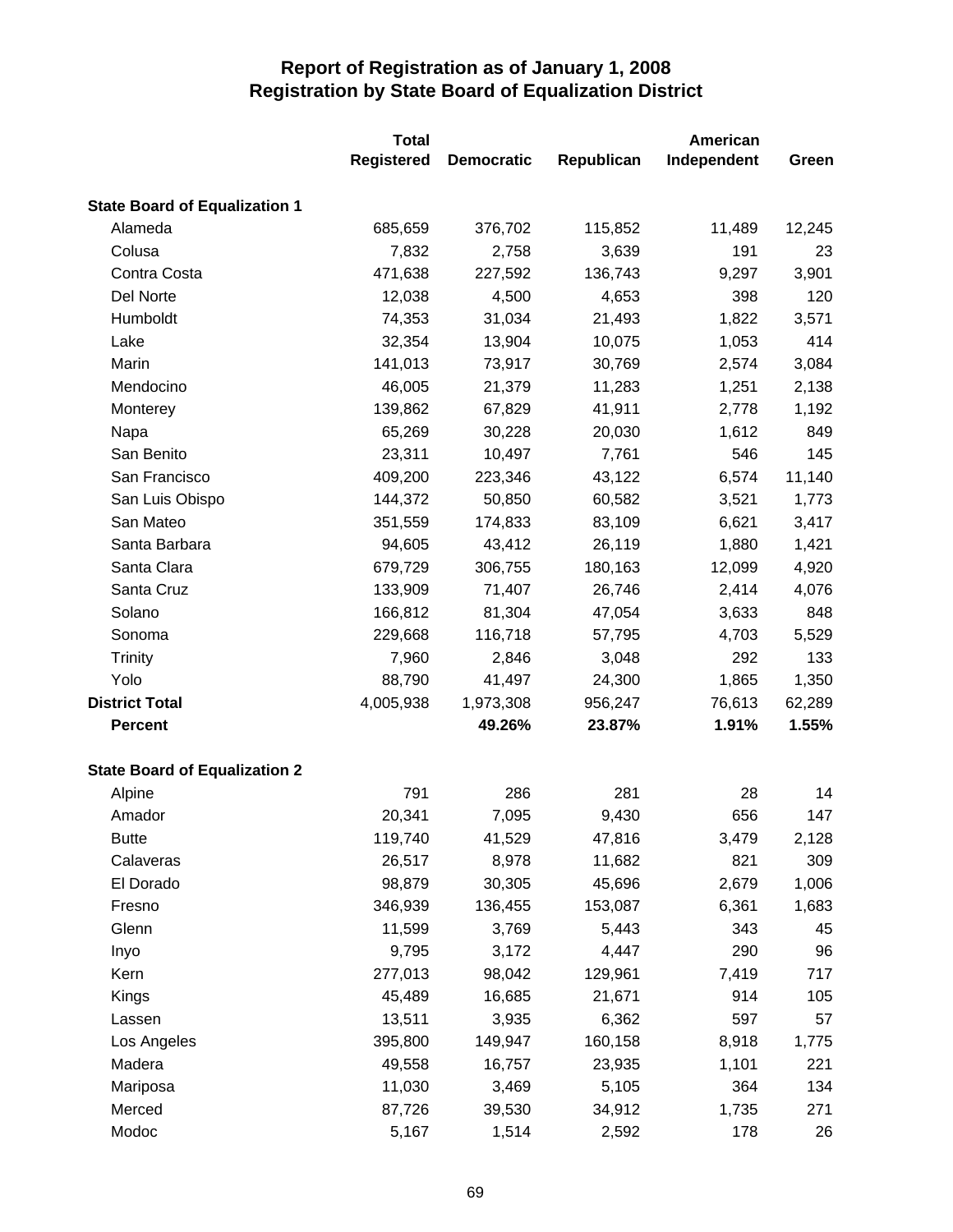|                                      |             | Peace and      | <b>Decline to</b> |              |  |
|--------------------------------------|-------------|----------------|-------------------|--------------|--|
|                                      | Libertarian | <b>Freedom</b> | Other             | <b>State</b> |  |
| <b>State Board of Equalization 1</b> |             |                |                   |              |  |
| Alameda                              | 2,958       | 2,868          | 5,474             | 158,071      |  |
| Colusa                               | 24          | 24             | 17                | 1,156        |  |
| Contra Costa                         | 2,117       | 1,060          | 3,401             | 87,527       |  |
| Del Norte                            | 69          | 45             | 118               | 2,135        |  |
| Humboldt                             | 640         | 261            | 245               | 15,287       |  |
| Lake                                 | 212         | 129            | 79                | 6,488        |  |
| Marin                                | 751         | 288            | 470               | 29,160       |  |
| Mendocino                            | 367         | 243            | 272               | 9,072        |  |
| Monterey                             | 575         | 374            | 369               | 24,834       |  |
| Napa                                 | 363         | 155            | 464               | 11,568       |  |
| San Benito                           | 111         | 62             | 94                | 4,095        |  |
| San Francisco                        | 2,185       | 1,517          | 1,017             | 120,299      |  |
| San Luis Obispo                      | 954         | 277            | 1,726             | 24,689       |  |
| San Mateo                            | 1,594       | 843            | 1,215             | 79,927       |  |
| Santa Barbara                        | 660         | 227            | 1,081             | 19,805       |  |
| Santa Clara                          | 3,757       | 1,665          | 1,960             | 168,410      |  |
| Santa Cruz                           | 1,148       | 416            | 1,118             | 26,584       |  |
| Solano                               | 662         | 357            | 940               | 32,014       |  |
| Sonoma                               | 1,381       | 618            | 1,332             | 41,592       |  |
| <b>Trinity</b>                       | 75          | 35             | 108               | 1,423        |  |
| Yolo                                 | 414         | 432            | 763               | 18,169       |  |
| <b>District Total</b>                | 21,017      | 11,896         | 22,263            | 882,305      |  |
| <b>Percent</b>                       | 0.52%       | 0.30%          | 0.56%             | 22.02%       |  |
| <b>State Board of Equalization 2</b> |             |                |                   |              |  |
| Alpine                               | 6           | 1              | $\overline{2}$    | 173          |  |
| Amador                               | 143         | 32             | 104               | 2,734        |  |
| <b>Butte</b>                         | 878         | 510            | 960               | 22,440       |  |
| Calaveras                            | 321         | 60             | 106               | 4,240        |  |
| El Dorado                            | 672         | 250            | 665               | 17,606       |  |
| Fresno                               | 1,263       | 746            | 3,518             | 43,826       |  |
| Glenn                                | 37          | 36             | 35                | 1,891        |  |
| Inyo                                 | 66          | 23             | 58                | 1,643        |  |
| Kern                                 | 1,287       | 583            | 565               | 38,439       |  |
| Kings                                | 149         | 36             | 380               | 5,549        |  |
| Lassen                               | 81          | 27             | 61                | 2,391        |  |
| Los Angeles                          | 1,816       | 1,443          | 2,934             | 68,809       |  |
| Madera                               | 211         | 94             | 244               | 6,995        |  |
| Mariposa                             | 72          | 23             | 113               | 1,750        |  |
| Merced                               | 233         | 186            | 166               | 10,693       |  |
| Modoc                                | 33          | 6              | 5                 | 813          |  |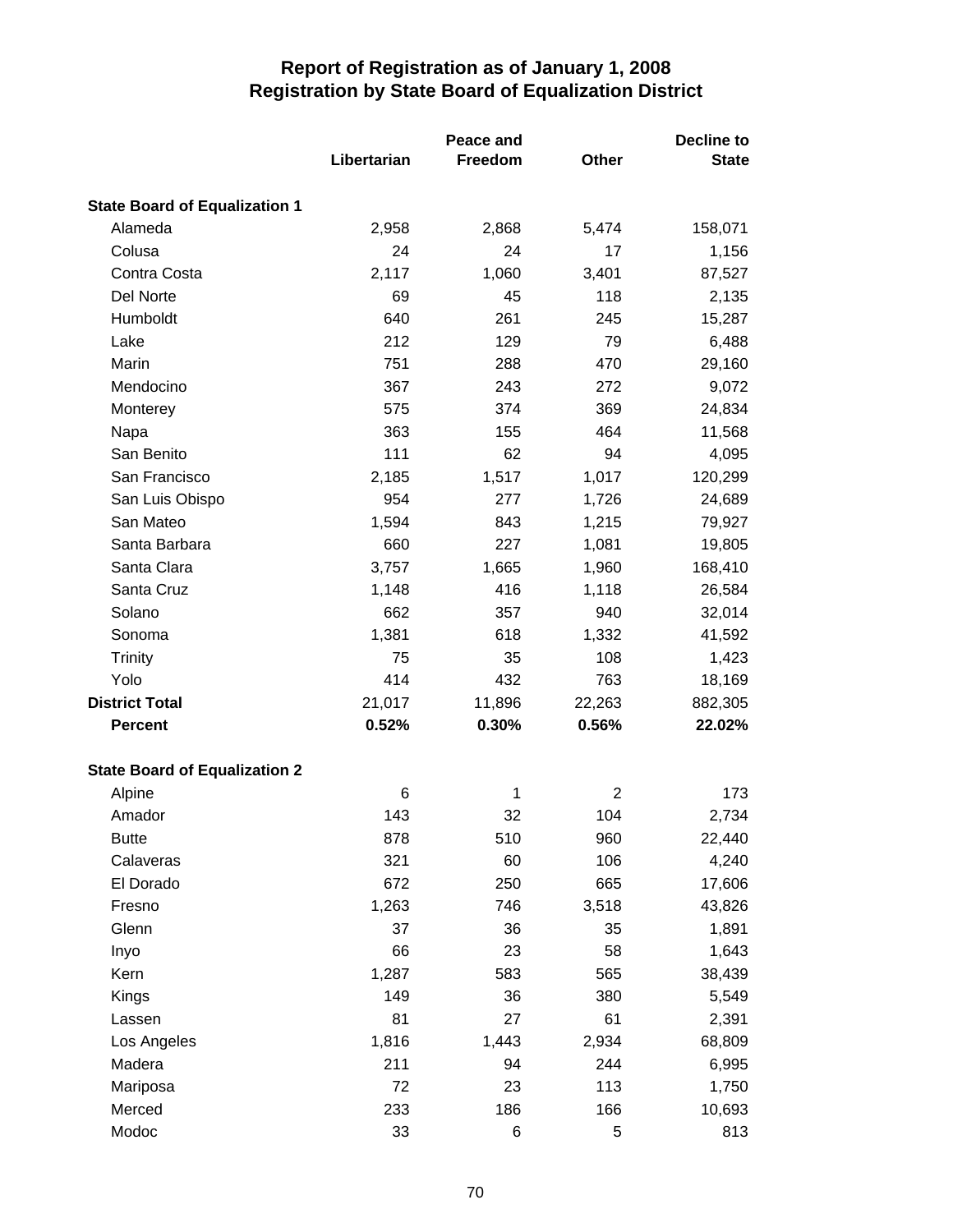|                                      | <b>Total</b>      |                   |            | American    |         |  |
|--------------------------------------|-------------------|-------------------|------------|-------------|---------|--|
|                                      | <b>Registered</b> | <b>Democratic</b> | Republican | Independent | Green   |  |
| Mono                                 | 6,610             | 2,074             | 2,509      | 199         | 110     |  |
| Nevada                               | 58,172            | 19,092            | 24,748     | 1,565       | 1,302   |  |
| Placer                               | 179,197           | 51,430            | 90,663     | 3,794       | 1,353   |  |
| Plumas                               | 12,814            | 4,291             | 5,569      | 445         | 100     |  |
| Sacramento                           | 601,610           | 257,997           | 202,907    | 14,303      | 5,166   |  |
| San Bernardino                       | 275,159           | 121,725           | 97,510     | 5,918       | 905     |  |
| San Joaquin                          | 241,483           | 102,099           | 96,983     | 4,723       | 827     |  |
| Santa Barbara                        | 84,111            | 29,286            | 36,278     | 1,922       | 706     |  |
| Shasta                               | 88,681            | 26,469            | 43,122     | 2,604       | 514     |  |
| Sierra                               | 2,259             | 709               | 966        | 88          | 27      |  |
| Siskiyou                             | 25,379            | 8,922             | 10,603     | 869         | 228     |  |
| Stanislaus                           | 209,212           | 84,174            | 85,864     | 4,919       | 844     |  |
| <b>Sutter</b>                        | 38,464            | 12,459            | 18,747     | 910         | 120     |  |
| Tehama                               | 28,415            | 9,433             | 12,811     | 1,176       | 128     |  |
| Tulare                               | 133,517           | 45,644            | 63,178     | 3,161       | 509     |  |
| Tuolumne                             | 31,306            | 11,170            | 13,650     | 951         | 280     |  |
| Ventura                              | 378,501           | 145,115           | 147,431    | 7,869       | 2,792   |  |
| Yuba                                 | 27,493            | 9,355             | 11,322     | 1,072       | 166     |  |
| <b>District Total</b>                | 3,942,278         | 1,502,912         | 1,627,439  | 92,371      | 24,811  |  |
| <b>Percent</b>                       |                   | 38.12%            | 41.28%     | 2.34%       | 0.63%   |  |
| <b>State Board of Equalization 3</b> |                   |                   |            |             |         |  |
| Imperial                             | 52,358            | 28,547            | 13,561     | 984         | 114     |  |
| Los Angeles                          | 113,308           | 44,294            | 43,679     | 1,946       | 866     |  |
| Orange                               | 1,532,584         | 465,757           | 714,838    | 32,026      | 8,139   |  |
| Riverside                            | 719,642           | 249,787           | 319,319    | 17,793      | 2,545   |  |
| San Bernardino                       | 448,523           | 150,135           | 202,034    | 13,331      | 1,994   |  |
| San Diego                            | 1,279,566         | 440,568           | 498,525    | 30,914      | 8,172   |  |
| <b>District Total</b>                | 4,145,981         | 1,379,088         | 1,791,956  | 96,994      | 21,830  |  |
| <b>Percent</b>                       |                   | 33.26%            | 43.22%     | 2.34%       | 0.53%   |  |
| <b>State Board of Equalization 4</b> |                   |                   |            |             |         |  |
| Los Angeles                          | 3,442,849         | 1,780,759         | 822,255    | 57,898      | 22,255  |  |
| <b>District Total</b>                | 3,442,849         | 1,780,759         | 822,255    | 57,898      | 22,255  |  |
| <b>Percent</b>                       |                   | 51.72%            | 23.88%     | 1.68%       | 0.65%   |  |
| <b>State Total</b>                   | 15,537,046        | 6,636,067         | 5,197,897  | 323,876     | 131,185 |  |
| <b>Percent</b>                       |                   | 42.71%            | 33.45%     | 2.08%       | 0.84%   |  |